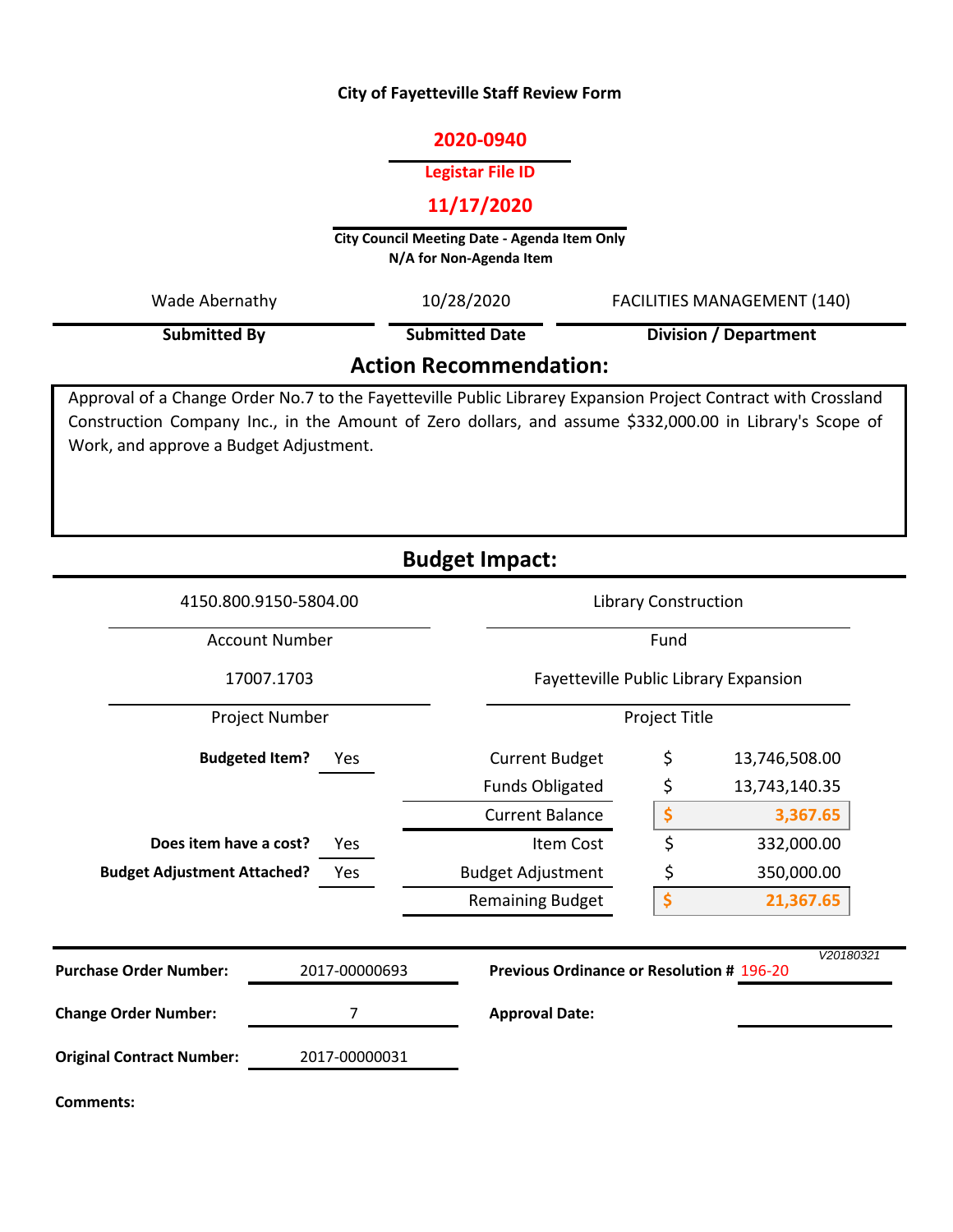

# **MEETING OF NOVEMBER 17, 2020**

**TO:** Mayor and City Council

- **THRU:** Susan Norton, Chief of Staff Paul Becker, Chief Financial Officer
- **FROM:** Wade Abernathy, Director of Bond and Construction Projects

**DATE:** 11/27/2020

#### **SUBJECT: Approve zero sum Change Order #7 with Crossland Construction to the Fayetteville Public Library Project and approve a Budget Adjustment.**

#### **RECOMMENDATION:**

Staff recommends approval of Change Order #7 in the amount of \$0.00 to shift FPL Scope into City's Scope in value of \$322,000 and allocate Interest earned bond funds with the budget adiustment.

#### **BACKGROUND:**

**August 9, 2016**, Fayetteville Votes approved referendum for Millage Request for the expansion of the Library and issuing 26.6 million in bonds. **August 15, 2017,** Council passed resolution 170-17 to enter a Contract with Meyer, Scherer and Rockcastle, LTD for the Architectural services for the expansion of the library.

**September 9, 2017**, Council passed resolution 196-17 to enter into a Construction Manager at Risk contract with Crossland Construction Company Inc. for the Construction Management services related to the expansion of the Library and pre-construction (estimating) services **November 21,2017** Council passed resolution 243-17 to enter into an asbestos abatement contract with Nabholz environmental services for the old city hospital.

**June 5, 2018,** Council passed resolution 127-18 for a **Change Order #1** to include the Demolition of the Old City Hospital on the future expansion site.

**February 5, 2019** Council passed resolution 38-19 for a **Change Order#2**  to include the Site Demolition and Earthwork for the expansion.

**May 7, 2019** Council passed resolution 117-19 for **Change Order #3** to include:

concrete foundations and slabs, structural steel, masonry, roofing, framing,

curtain walls and glazing, elevator, mechanical, electrical and plumbing systems.

**July 16, 2019** Council passed resolution 166-19 for **Change Order #4** 

for trade packages including concrete floor polish, architectural structural steel for the monumental interior stair connecting the new and existing structures, rooftop louvers, EIFS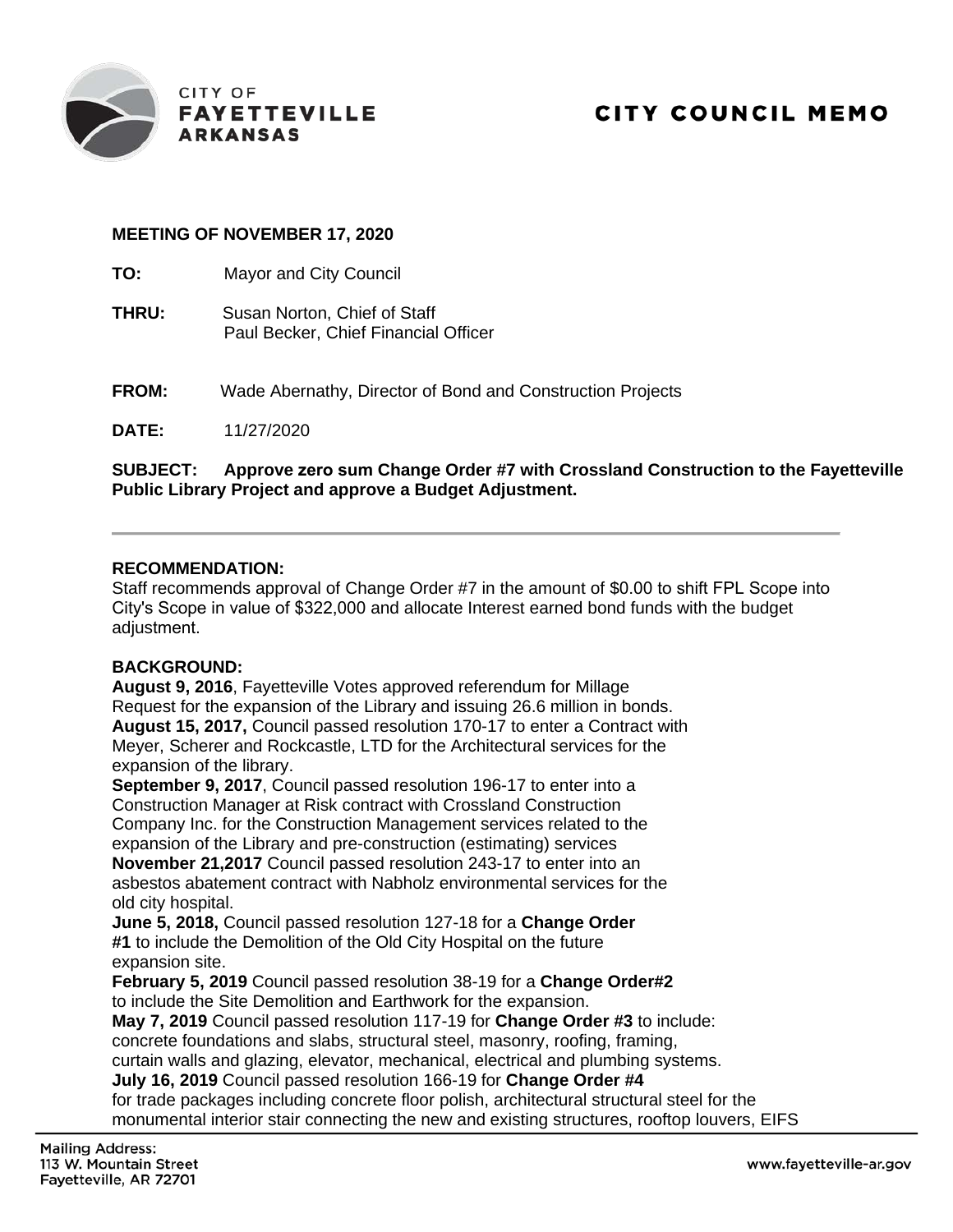soffits, structural steel fireproofing, fire stopping, doors frames and hardware, dock equipment, fire alarm systems, and asphalt paving. All packages were bid thru the City's Purchasing Division. This Change Order was funded by the Library.

**January 7,2020** Council passed resolution 10-20 for **Change Order #5** to finish out the expansion complete the tie into the existing library and include some renovations. It also included landscaping and final site improvements.

**July 21,2020** Council Passed resolution 196-20 a **Change Order #6** to release unencumbered funds that were being held as a contingency to be applied to FPL's scope.

#### **DISCUSSION:**

This final change order will assume \$322,000 of the FPL scope to include custom mortar color, Monumental Stair plastering, Drapery, Projection Screens, Renovation Area Fire Protection, Pavement Marking, and the Green Roof.

The new contract amount including this change order will be \$34,500,858.

#### **BUDGET/STAFF IMPACT:**

Funding of this change order will be from the interest earned on the bonds.

#### **Attachments:**

Fayetteville Public Library Trusteed meeting minutes Fayetteville Public Library Board Memo Change Order #7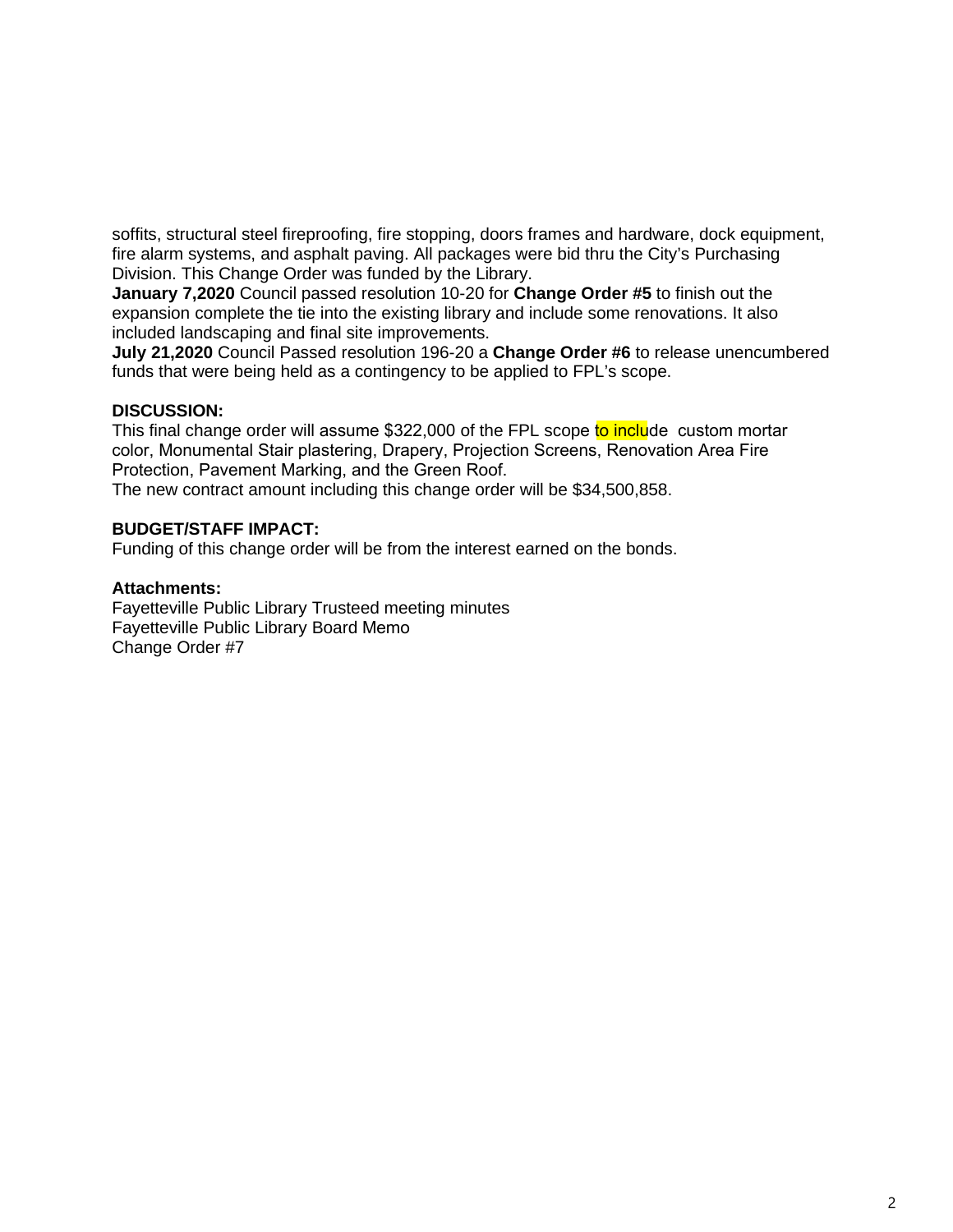

**Prime Contract Change Order** 

SIGNATURE FOR APPROVAL FORM

**Fayetteville Public Library - M** Project # 18AR11-MHA 401 W Mountain St Fayetteville, AR 72701 Date: 10/27/2020 To Contractor: **Architect's Project No:** Crossland Construction Company, Inc. Contract Date: 9/1/2017 833 S. East Ave **Contract Number: PRIME** PO Box 45 Change Order Number: 007 Columbus, KS 66725 The Contract is hereby revised by the following items: Change Order #7 **PCO Description Amount** CO007 - Internal Journal Entry Reallocation \$  $0.00$ The Following Amounts, totaling \$322,000.00, shall be reallocated from Billing Schedule CO5.1 to CO7 \$7,551 - CO5.1 Line 3 - Brick Custom Mortar Color \$8,375 - CO5.1 Line 8 - Monumental Stair Plastering \$109,175 - CO5.1 Line 18 - Drapery \$19,586 - CO5.1 Line 19 - Projection Screens \$20,111 - CO5.1 Line 21 - Renovation Area Fire Protection \$26,499 - CO5.1 Line 25 - Pavement Markings \$107,168 - CO5.1 Line 27 - Greenroof \$20,893 - CM Fee \$2,642 - Bonds & Insurance 110,000.00 34,013,495.00 34,178,858.00 The Contract Value will be changed by this Prime Contract Change Order in the amount of.............................\$ 0.00 34,178,858.00 NA Days Crossland Construction Company, Inc. City of Fayetteville Fayetteville Public Library **CONTRACTOR OWNER** 833 S. East Ave 211 S. School Ave 113 W. Mountain Street PO Box 45 Fayetteville, AR 72703 Fayetteville, AR 72703 Columbus, KS 66725 **Address Address** Address **Chris Schnurbusch**  $By -$ *VANW* By By SIGNATURE **SIGNATURE SIGNATURE DATE** 10.27.20 **DATE** DATE  $10.27.20$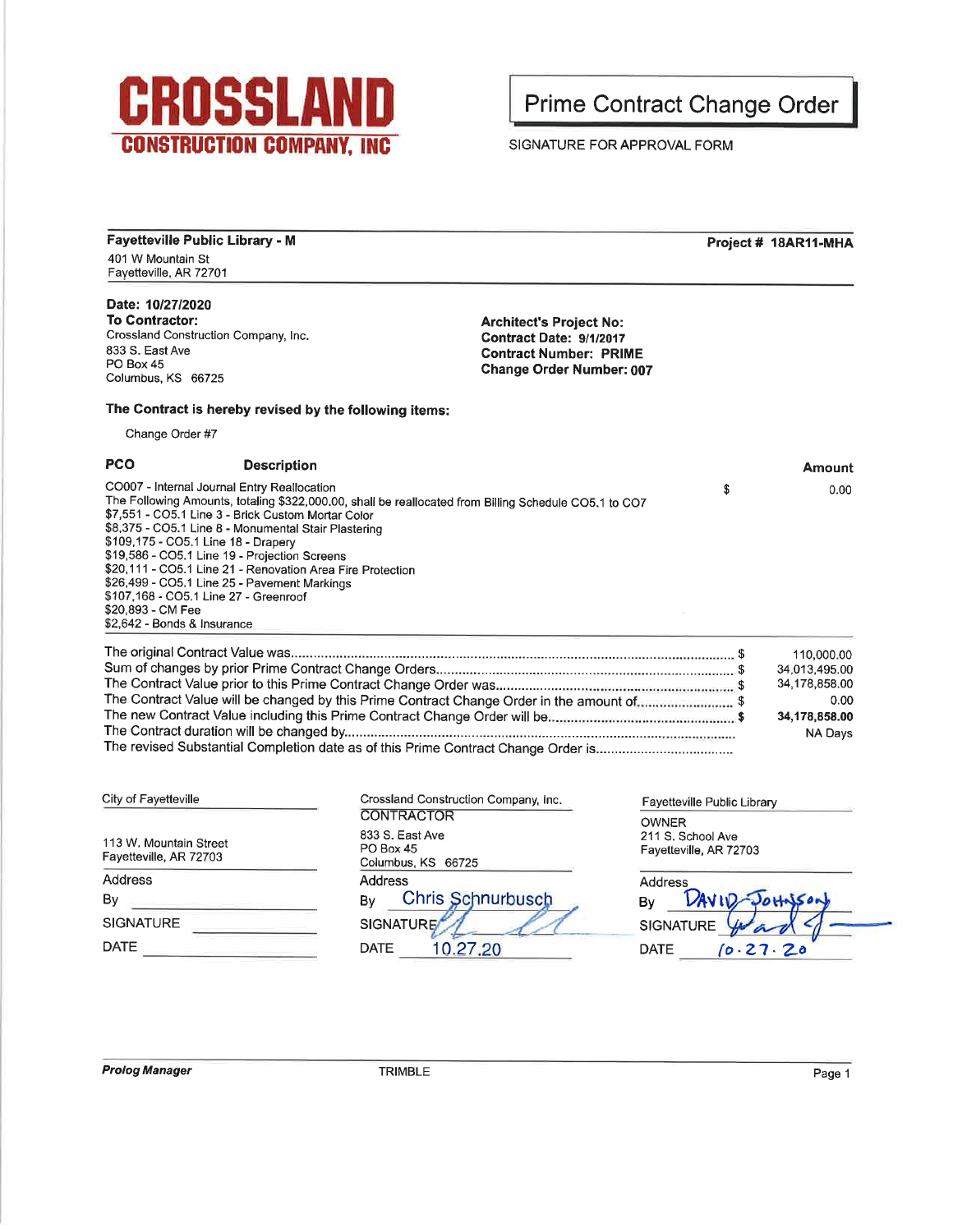# **Board of Trustees** October 19, 2020 4 pm **AGENDA** Regular Meeting via Zoom

Trustees Present: R. Qualls, B. Bagwell, S. Overbey, J. Parry, H. Garner, M. Sutherland, Trustees Absent: B. Park Staff Present: D. Johnson, C. Karnatz, S. Davis, W. Fitzgibbon, R. Duarte, L. Yandell, C. Dennis, C. Moody, K. Hoover, T. Ball, S. McClure, L. Frieden, A. Taylor Attorney: V. Chadick Media: S. Ryburn Public: M. Rice

*Our mission is to strengthen our community and empower our citizens through free and public access to knowledge.*

#### I. Call to order: **R. Qualls called the meeting to order at 4:01 PM**

II. Minutes: Approval of minutes of September 21, 2020: **J. Parry approved the minutes of September 21, 2020. S. Overbey seconded. All voted AYE.**

III. Reports

A. Upcoming Events: Graphic designers and marketing have rolled out new fonts for the library. UA Press author J. Fregulia will give a presentation about history of coffee. Many varied virtual events will happen in October.

- B. Library Administration
	- 1. Management reports
		- a. Performance measures: I-cards have been sent to participating public schools. Electronic items have been added and the expansion will increase the physical collection to 400,000 items. Expect statistics to be skewed for a while. This is due to COVID and the building's current closure and construction of the expansion. After the library's reopening, staff will reassess the performance measures and decide if other statistics need to be recorded instead. Circulation is down because people cannot access the building, but curbside pickup continues.
		- b. Strategic Plan progress through September 2020: Two pandemic-related programs were held for families and children. These are needed and necessary in our community, and will help as COVID fatigue sets in. Reference continued to host their five book clubs virtually. R. Wilburn is doing a podcasting workshop and will help at the Innovation Center when it opens. More Spanish events were hosted, which were well-attended.
		- c. Budget to actual through September 30, 2020: Tax revenue continues to trail the projected average, but hope November's collections will close that gap. Apart from fines and fees, which is down \$90,000, all other revenues are holding steady. Doubtful the lost money will be regained. The library's expenses perform well against the expense budget. In library services there is a quarter of the year left and 31% of the budget remaining. In support services, there is 33% of the budget left.
		- d. Balance sheet as of September 30, 2020: Cash and investments are at \$1,900,000. Liabilities are \$407,000. Have the cash reserve to meet FPL's account payable needs and still pay staff.
	- 2. Informational
		- a. Library expansion project update: The photos included in the Allison + Partners Observation Reports show many of the changes and improvements week-by-week in the expansion. In time that the Blair building has been closed, all the shelving has been reorganized on level 300 and 400. All of fiction from 400 has been brought downstairs to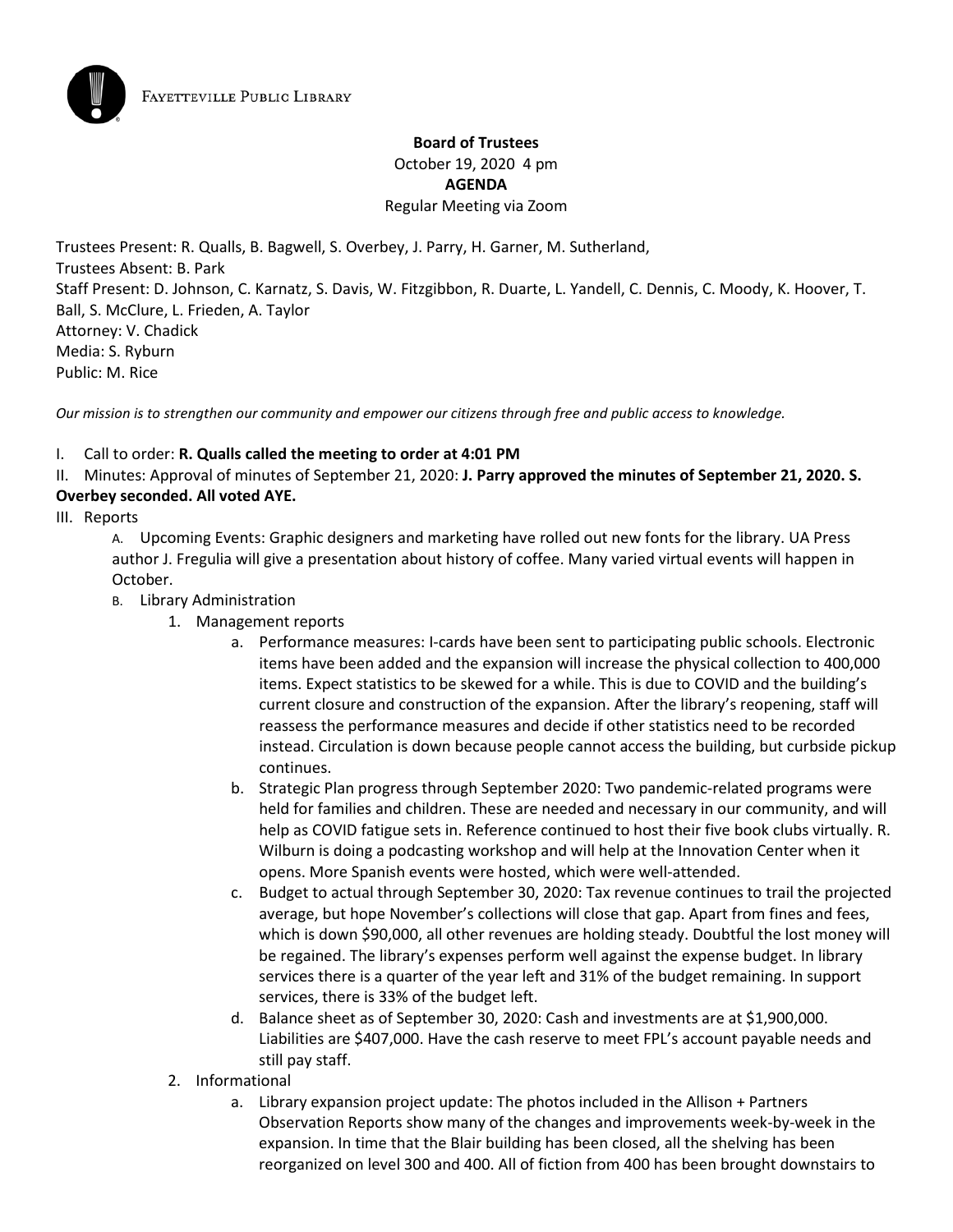the old children's department. Non-fiction is being split and genealogy will be expanded. All the children's materials are on trucks waiting to go to the expansion as soon as it is ready. At the exterior of the new building, sidewalks are being poured and School Street has reopened. The outdoor seating is finished, and West Ave is now closed for work on the Cultural Arts Corridor. Inside the expansion, painters are at work and bleacher seating is being installed in the Event Center. The helicopter was hung and the other planes will be set up this week. S. Davis with the Air and Military Museum was recognized for helping with the planes. Terrazzo has arrived and will be placed. Ceiling tiles are still delayed; an order came that was too small, but a second order is coming that is supposed to fit. The guard rails and panels for the monumental stairs are taking more time than originally planned. The goal remains to move staff into the new space in early November and take a few weeks to figure out how to operate the new equipment, new technology, etc. It will open to the public around the first week of December. Like the Momentary, staff want to schedule small, guided tours of the expansion. Wednesday afternoon, the City Board of Health will take a tour and advise how to introduce the community to the new space.

- (1) Allison + Partners Observation Report #42
- Photos: https://allarch.box.com/s/vu4ycnfuc41sz0r6zsk531j91dfem2tz
- (2) Allison + Partners Observation Report #43
- Photos: <https://allarch.box.com/s/9lug5agoye0bkmldhv51u1blcbua05u0>
- (3) Allison + Partners Observation Report #44
- Photos:: <https://allarch.box.com/s/lsmse6hoy47ng7b3e13byatgtk2pfso2>
- (4) Allison + Partners Observation Report #45
- Photos[: https://allarch.box.com/s/mbbwjq7gd8eumi2axp0p7fx22zl1zrrk](https://allarch.box.com/s/mbbwjq7gd8eumi2axp0p7fx22zl1zrrk)
- b. Expansion schedule
- c. Traliant training report: With the guidance of HR Manager R. Duarte, staff were assigned four online trainings in September: Preventing Discrimination & Harassment; Microaggressions in the Workplace; Workplace Diversity, Inclusion, & Sensitivity; and Unconscious Bias. There was 100% compliance among staff, and everyone completed the courses and received certificates.
- d. 2021 budget progress: Operational revenues will be flat in 2020. Millage collections are approximately \$200,000 below past nine years. Oct 15<sup>th</sup> was last day to pay taxes, and staff are hopeful that in Nov, some of the revenue can be caught up. Tentatively penciled \$40,000 in fines & fees revenue for 2021. Approximately \$100,000 has been picked up for property/equipment insurance. There will be fixed increased costs in utility/maintenance in the new facility, which puts pressure on the remaining revenue. Want to still host library events of the same quality that we are accustomed. The 2021 budget will be presented to the Board for review in the November meeting.
- e. IMLS grant: FPL was awarded \$287,463 from the Cares Act grant via IMLS. Will allow staff to implement the 24/7 library, which will have staff-less open hours and touchless technology. The additional funds will not help the library save money; the 24/7 library was originally postponed, but the grant will now enable staff to provide this service to patrons now instead of later.
- f. New staff: 4 in Facilities, 2 in IT, 7 in Circulation, 3 in Youth Services, 6 in Adult Services. Of those hires, 27% is male and 73% is female. 27% are people of color, and 32% is multilingual. Of the total staff members at FPL, there are 24 people of color out of 102 staff. 27% of the staff is male.

C. Fayetteville Public Library Foundation- monthly report: A part-time Development Assistant was hired to do administrative work. There were 6 new pledges, and are waiting on paperwork for 2 verbal pledges. Anticipating the initial installment from the first pacesetter pledge soon. More than 44 tours were given. C. Karnatz suggested the Board of Trustees reach out and thank them for touring, supporting the library, etc. Once the library nears completion, C. Karnatz hypothesized more donations will be given. The Foundation has reached 43.8% of their fundraising goal.

D. Friends of the Fayetteville Public Library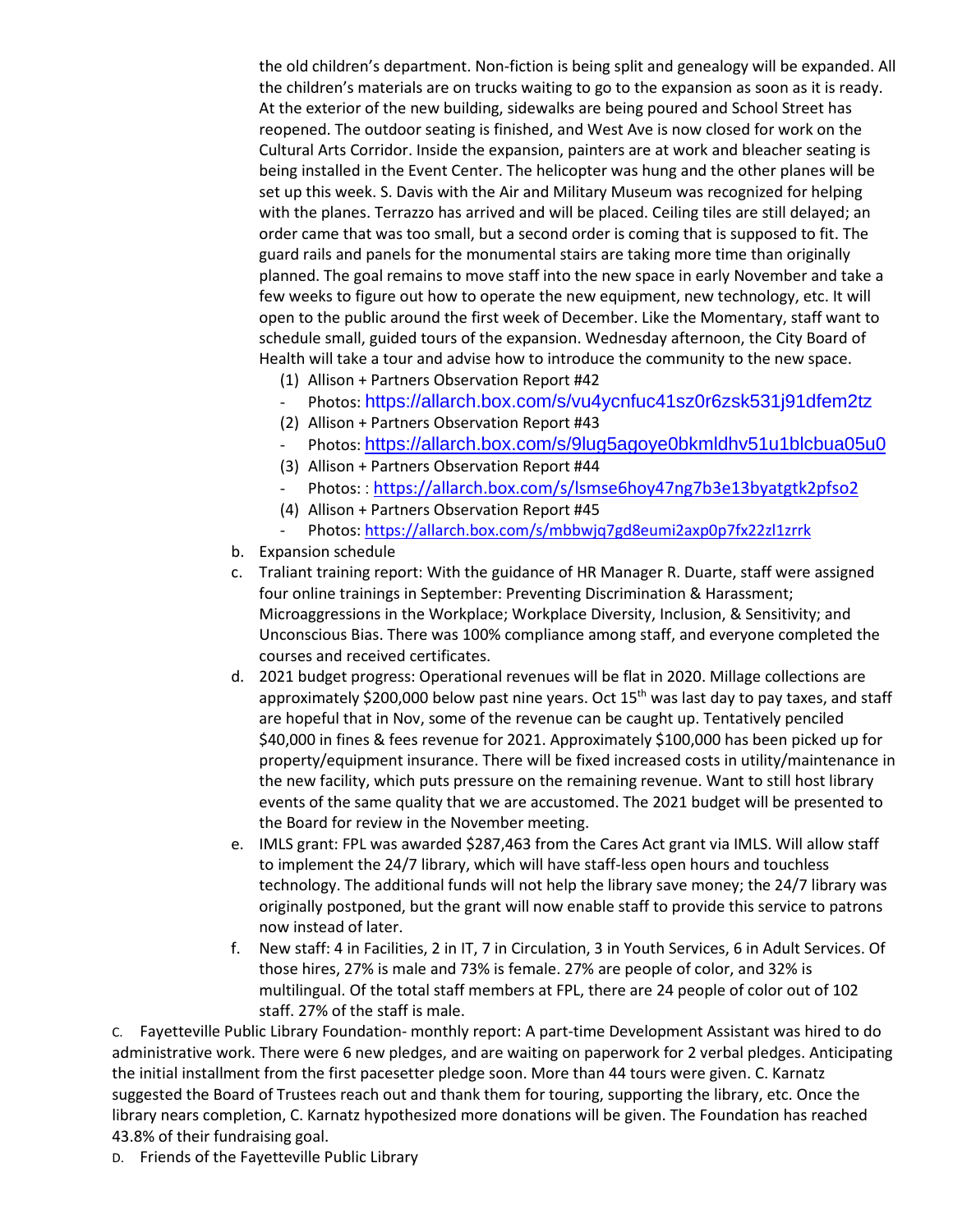#### IV. Old business

A. Event center policy final draft and pricing: Want to provide a facility for the community to meet and host events. The policies of the Fayetteville Town Center and other performing event centers were examined while developing FPL's policy. K. Hoover, a transplant from the Botanical Garden, polished the policy. **H. Garner approved the event center policy. J. Parry Seconded. All voted AYE.**

**B.** Artifact loan agreement with Arkansas Air & Military Museum: The Military Museum needed a one-page legal document to give the planes to FPL on permanent loan. S. Davis came up with the document, will serve purposes of loan status. FPL is providing insurance for the planes. The cost will be covered as part of library's normal liability coverage. **H. Garner approved the artifact loan agreement. S. Overbey seconded. All voted AYE.**

#### V. New business

A. Consent items

1. Approve 2021 closed days schedule: **H. Garner approved the 2021 closed days schedule. M. Sutherland seconded. All voted AYE.**

B. Discussion items

1. Resolution of designated authorized staff for bank/credit card management: The library recently hired two new accounting staff that will replace S. Davis and B. Fell when they retire in March 2021. This resolution allows them to manage credit cards and work with the banks on FPL's behalf. It is a requirement by the credit card company, and some of the banks need Board approval. **H. Garner moved to approve the resolution of designated authorized staff for bank/credit card management. B. Bagwell seconded. All voted AYE.**

2. Proposal to complete Kitchen and Center for Innovation Suites: Notified by the City of Fayetteville that there was \$350,000 interest available on the bonds. The City will recognize shifting those funds to the library's project at an upcoming City Council meeting. \$311,000 of those unobligated funds will go to the purchase of teaching kitchen equipment and \$61,000 will complete the Center for Innovation suites. Any additional funds over the \$350,000 will go to the Phase 2 Blair Renovation cost. The issue is timesensitive; January 6, 2021, sixteen students will begin Brightwater classes in the kitchen, and it may take up to 30 days to deliver the materials. **S. Overbey moved to approve the completion of the Kitchen and Center for Innovation Suites. J. Parry seconded. R. Qualls, S. Overbey, J. Parry, M. Sutherland voted AYE. H. Garner and B. Bagwell voted NO. Motion carried.**

3. Waive Purchasing Requirements for Teaching Kitchen Utensils: **J. Parry moved to waive the purchasing requirements. H. Garner seconded. R. Qualls, S. Overbey, J. Parry, H. Garner, M. Sutherland voted AYE. B. Bagwell voted NO. Motion carried.**

**4.** Children in the Library policy and Customer Code of Conduct: Previously, the children's policy was inside the code of conduct. With the expansion opening imminent, staff decided to separate the children's policy from the Code of Conduct. It was suggested that wording in the Code of Conduct be altered and presented for November's meeting. **J. Parry moved to approve the Children in the Library policy. H. Garner seconded. All voted AYE.**

VI. Public Comment: None

Adjournment: **H. Garner moved to adjourn. J. Parry seconded. Meeting adjourned at 5:15 PM.**